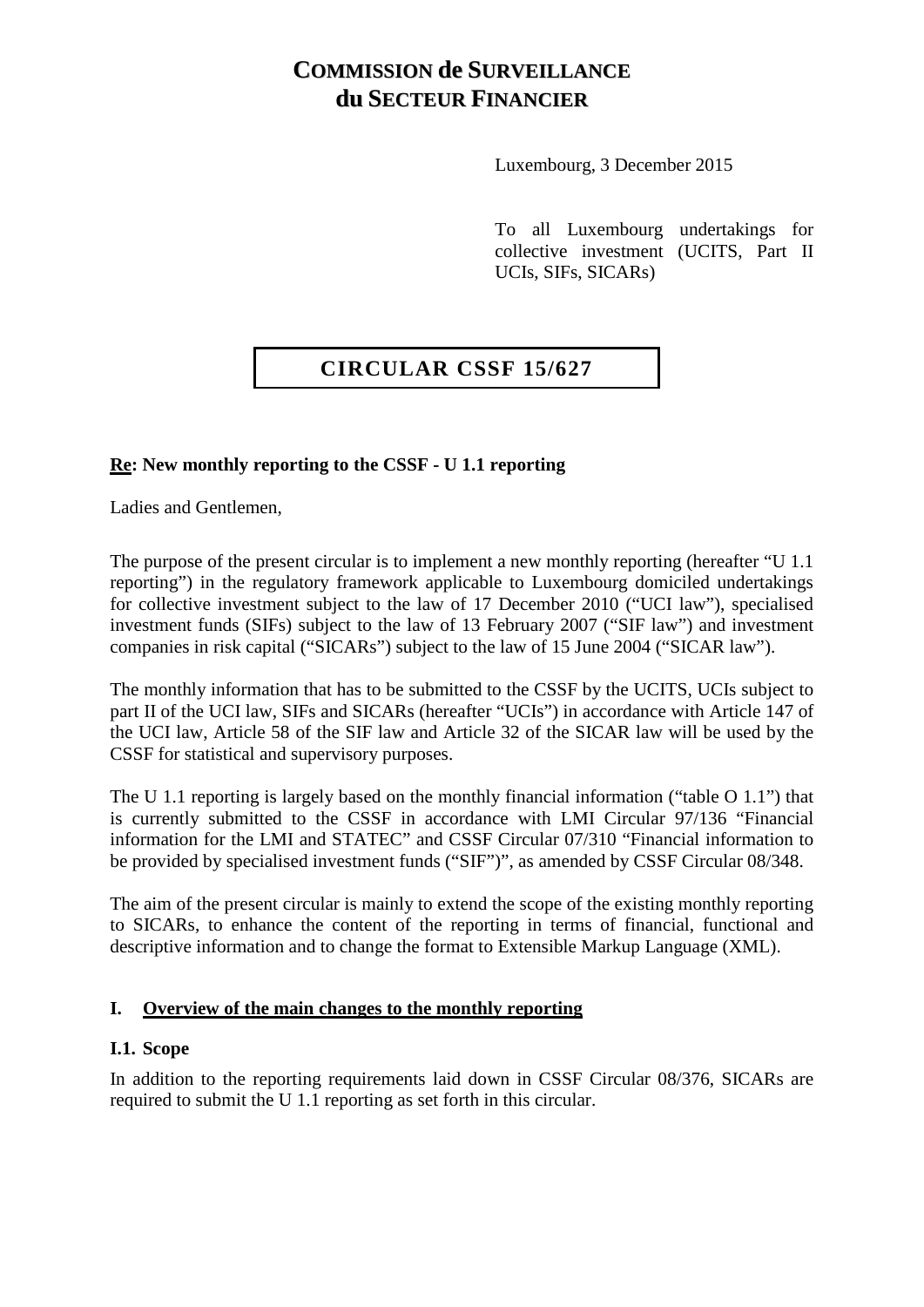## **I.2. Financial data enhancement**

The monthly information required to be drawn up in accordance with this circular includes the same data as currently required by LMI Circular 97/136 and CSSF Circular 07/310, as amended by CSSF Circular 08/348, supplemented with information on the results of operations and on each unit / share class. For more information please refer to sections 5 and 6 of the appendix to this circular.

## **I.3. Status of information provided**

This circular introduces the concept of "reporting status" whereby the UCI has to choose one of the following options: "final", "provisional" or "null report". The reporting obligation for each  $UCI<sup>1</sup>$  $UCI<sup>1</sup>$  $UCI<sup>1</sup>$  starts as from its date of authorisation. In other words, a UCI that is authorised by the CSSF on a certain date during a month has to submit the U 1.1 reporting for the very first time for this reference month.

#### **I.4. Functional information in order to facilitate the exchange of information between the UCIs and the CSSF**

The U 1.1 reporting collects information on the launch and closing dates of the UCI and its units/share classes in order to serve as a supplementary communication channel between UCIs and the CSSF.

## **I.5. Format of the U 1.1 reporting**

The XSD and a "technical guidance" document relating to the U 1.1 reporting can be viewed or downloaded on the CSSF website under the following URL: <https://www.cssf.lu/en/legal-reporting-uci/> .

#### **II. Key principles and instructions for the U 1.1 reporting**

The information in this section aims to provide UCIs with the key principles and instructions for drawing up and submitting the U 1.1 reporting.

- **Content of the U 1.1 reporting:** A comprehensive description ("guidelines on the U 1.1 reporting") of all the information to be provided according to the items listed in the appendix can be found on the CSSF website under the following URL: [https://www.cssf.lu/en/legal-reporting-uci/.](https://www.cssf.lu/en/legal-reporting-uci/)
- **Submission of the reporting files to the CSSF:** The CSSF requires that the reporting files are submitted electronically using exclusively one of the channels accepted by the CSSF. More detailed information on the submission of the U 1.1 reporting via the channels can also be found under the following URL: [https://www.cssf.lu/en/legal-reporting-uci/.](https://www.cssf.lu/en/legal-reporting-uci/)
- **Reference date:** In principle, the last day of every month shall be considered as the reference date for drawing up the U 1.1 reporting to be communicated by UCIs.

<span id="page-1-0"></span><sup>&</sup>lt;sup>1</sup> In the remainder of this circular the term "UCI" will be used both for an entity in the case of a non-umbrella UCI and for each sub-fund in the case of an umbrella UCI.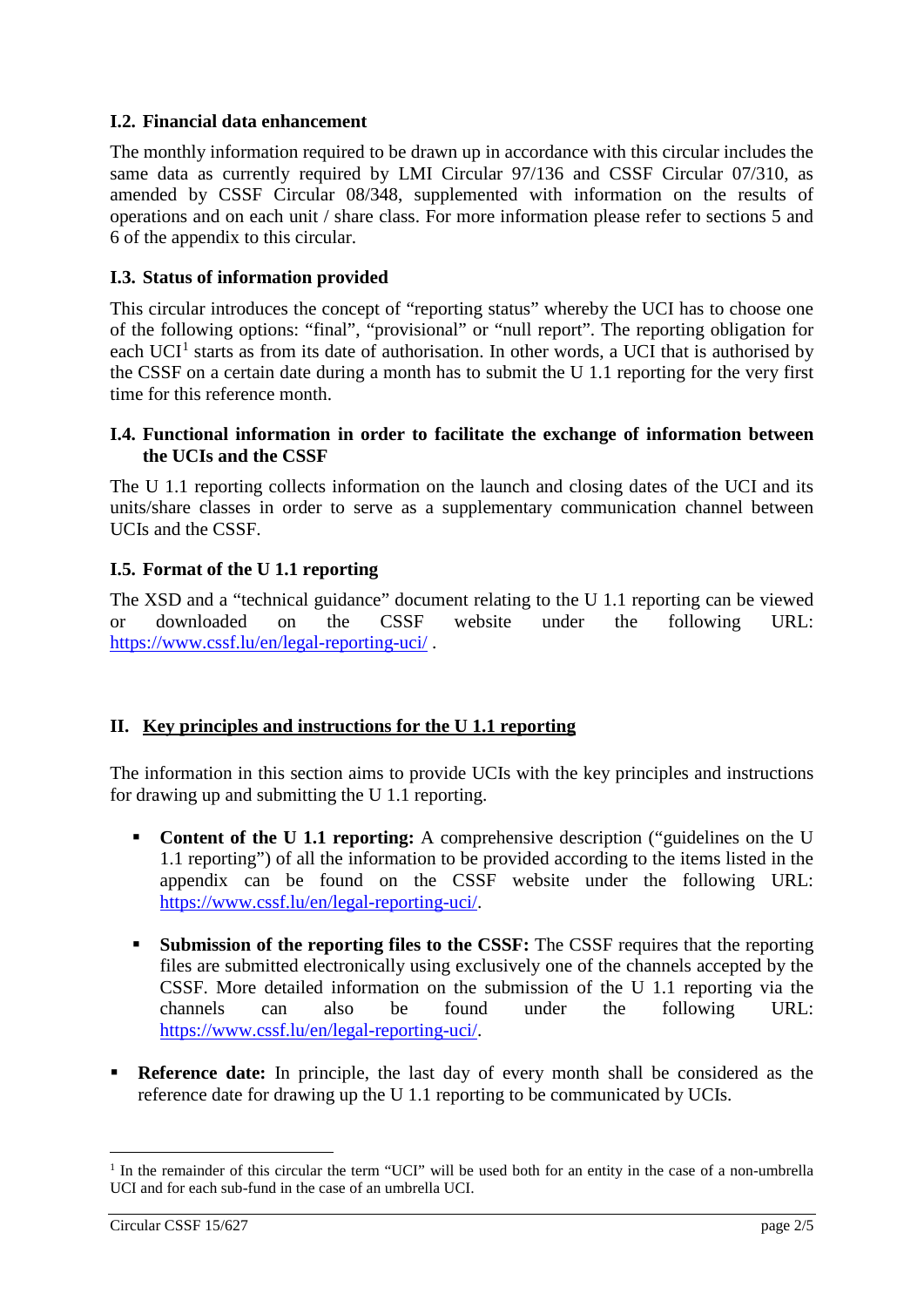- **Reporting deadline:** UCIs shall submit the U 1.1 reporting to the CSSF within 10 calendar days after month-end.
- **Umbrella UCIs:** The U 1.1 reporting shall be drawn up separately for each sub-fund. No consolidation is required at entity level.
- **Reporting currency:** The U 1.1 reporting shall state the currency in which the financial figures are expressed. That currency shall be the same as the one disclosed in the constitutive documents and the offering document of the UCI.
- **Period covered:** The reporting period covers one month from the last report submitted at the reference date.

## **III. Transitional, repealing and final provisions**

All UCIs shall provide the U 1.1 reporting for the first time as at **30 June 2016**.

The requirement to provide the monthly financial information pursuant to LMI Circular 97/136 and CSSF Circular 07/310 (monthly table "O1.1."), as amended by CSSF Circular 08/348, is repealed as from the U 1.1 reporting due for the reference month of June 2016.

This circular enters into force with immediate effect.

For any question regarding this circular please refer to the Guidelines on the U 1.1 reporting available on the CSSF website under the following URL: [https://www.cssf.lu/en/legal-reporting-uci/.](https://www.cssf.lu/en/legal-reporting-uci/)

Yours faithfully,

COMMISSION de SURVEILLANCE du SECTEUR FINANCIER

Claude SIMON Simone DELCOURT Jean GUILL Directeur Directeur Directeur général

Appendix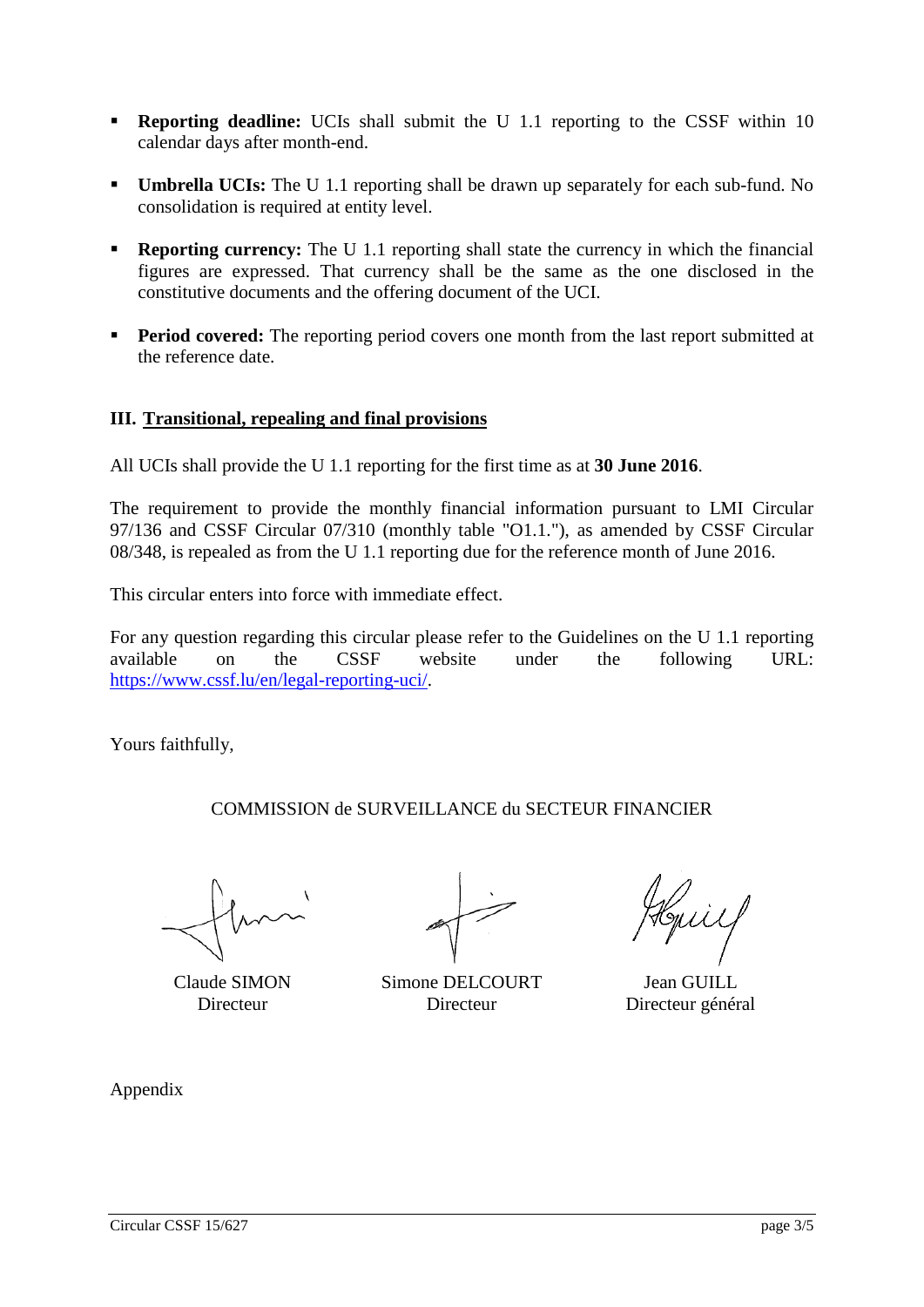# Appendix

## **U 1.1 reporting**

| Item   | Item                                                                         |
|--------|------------------------------------------------------------------------------|
| number |                                                                              |
|        |                                                                              |
|        | 1. General information on the report and the sender                          |
| 1010   | Reference month                                                              |
| 1020   | Reporting status                                                             |
| 1030   | CSSF code of the sender                                                      |
| 1040   | Name of the employee and phone number                                        |
| 1050   | Email address                                                                |
|        |                                                                              |
|        | 2. General information on the UCI                                            |
| 2010   | CSSF code of the UCI (CSSF code of the entity and CSSF code of the sub-fund) |
| 2020   | Name of the UCI (name of the entity and name of the sub-fund)                |
| 2030   | Base currency of the UCI                                                     |
| 2040   | Legal Entity Identifier (LEI)                                                |
| 2050   | Valuation date                                                               |
| 2060   | Net asset value calculation frequency                                        |
| 2070   | Launch date                                                                  |
| 2080   | Closing date                                                                 |
| 2090   | Reason for closing                                                           |
|        |                                                                              |
|        | 3. Financial information on the UCI in the base currency of the UCI          |
| 3010   | Total net asset value of the preceding reference month                       |
| 3020   | Total net asset value of the reference month                                 |
| 3030   |                                                                              |
| 3040   | Proceeds from all units/shares issued during the reference month             |
|        | Payments made for all units/shares redeemed during the reference month       |
| 3050   | Total distributions made during the reference month                          |
|        | 4. General information on the unit/share class                               |
|        | (to be filled in separately for each unit/share class)                       |
| 4010   | CSSF code of the unit/share class                                            |
| 4020   | Name of the unit/share class                                                 |
| 4030   | Base currency of the unit/share class                                        |
| 4040   | ISIN code of the unit/share class                                            |
| 4050   | Launch date of the unit/share class                                          |
|        |                                                                              |
| 4060   | Closing date of the unit/share class                                         |
| 4070   | Reason for closing of the unit/share class                                   |
| 4080   | Unit/share class with specific instruments $-FX$                             |
| 4090   | Unit/share class with specific instruments – Interest Rate                   |
| 4100   | Unit/share class with specific instruments – Other                           |
|        | 5. Financial information on the unit/share class for the reference month     |
|        | (to be filled in separately for each unit/share class)                       |
| 5010   | Number of units/shares outstanding                                           |
|        |                                                                              |
| 5020   | Net asset value per unit/share in the base currency of the UCI               |
| 5030   | Net asset value per unit/share in the base currency of the unit/share class  |